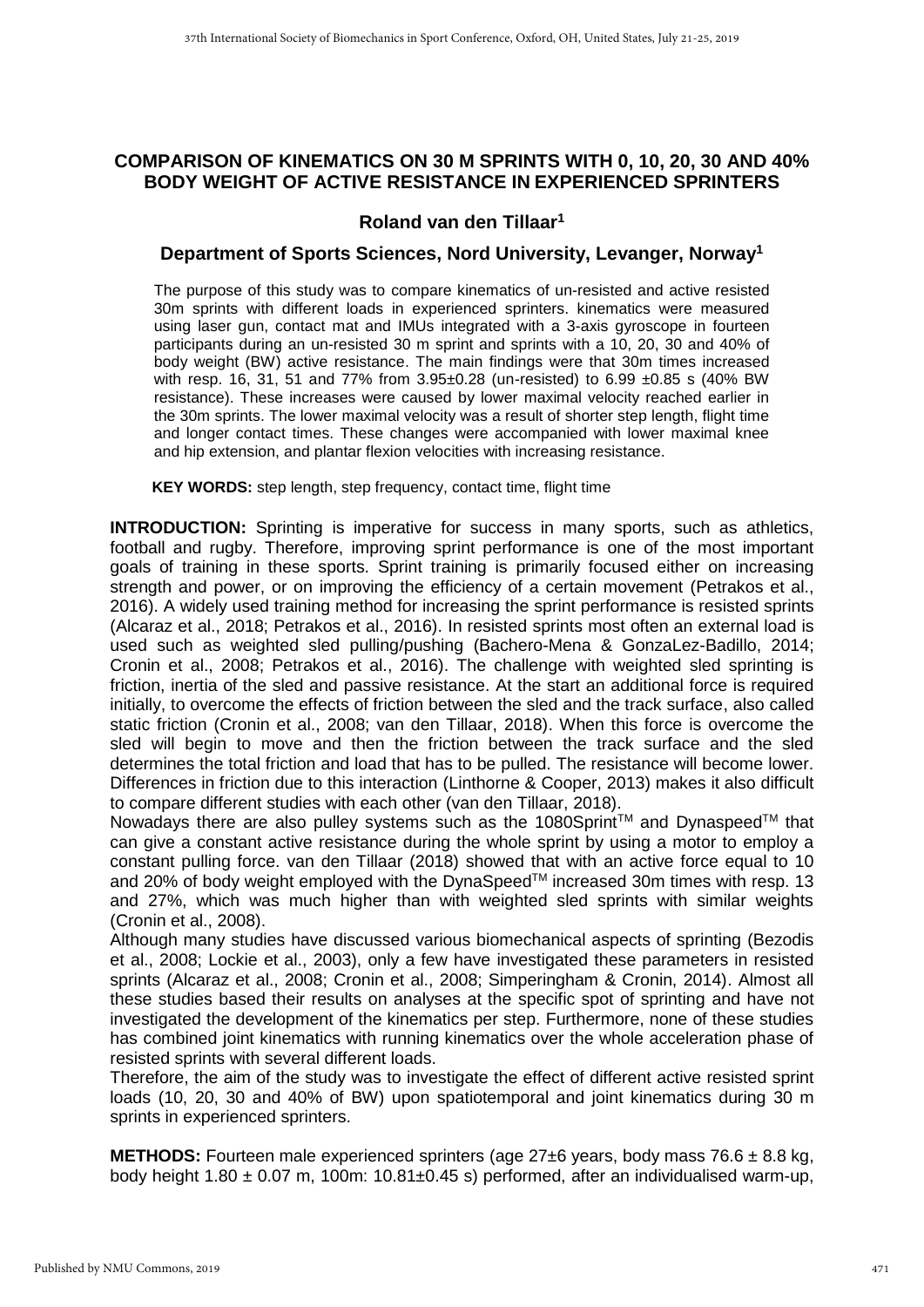two un-resisted 30 m, followed by 2x30 m with 10, 20, 30 and 40% of body weight in active resistance employed by dynaSpeed (Ergotest Technology AS, Langesund, Norway) in a random order. Sprint times were measured with two pairs of wireless photocells (Brower Timing Systems, Draper, USA). Participants initiated each sprint from a standing start in a split stance with the lead foot behind a line taped on the floor 0.3 m from the first pair of photocells. Speed measurements were recorded continuously during each attempt using a laser gun (CMP3 Distance Sensor, Noptel Oy, Oulu,Finland) sampling at 2.56 KHz. Contact time and flight time was also recorded using an infra-red device covering 35 m in length, sampling at 1000 Hz. In addition three wireless 9 degrees of freedom inertial measurement units (IMU) integrated with a 3-axis gyroscope, sampling rate of the gyroscope was 200Hz and maximal measuring range of 2000 degrees/second±3% (Ergotest Technology AS, Langesund, Norway) were attached on the right lower limb to measure peak angular joint velocity of hip, knee and ankle during each stride. All recordings were further synchronised with the Musclelab 6000 system (Ergotest Technology AS, Langesund, Norway), allowing measures of contact and flight time, step length and step frequency to be derived for each step of the 30 m sprint efforts. These parameters were calculated and made available directly after each sprint bout. The best attempt for each condition was used for further analysis. To account for the difference in number of steps between the conditions, the data was interpolated to calculate the values at every ten (spatiotemporal kinematics) and twenty percent (joint kinematics) of total the distance.

To compare the kinematics of the resisted sprint a two-way ANOVA (resistance, distance) for each kinematic variable was used. When significant differences were found, post hoc comparison with least mean difference were performed for pairwise comparison. The level of significance was set at  $p<0.05$  and all data are expressed as mean  $\pm$  SD. Statistical analysis was performed using SPSS 24.0 for windows (SPSS, inc., Chicago, IL).

**RESULTS:** Thirty-meter times increased with resp. 16, 31, 51 and 77% from 3.95±0.28 (unresisted) to 6.99  $\pm 0.85$  s (40% BW resistance). All running kinematics were affected by resistance and distance. Post hoc comparison revealed that velocity increased every 10% to 90% of the distance in un-resisted sprints, while with increasing resistance the maximal velocity was reached earlier at 60% of the distance. After reaching the maximal velocity it decreased again significantly with the resisted sprints (Fig. 1). Contact time increased, while flight time, step length and step frequency decreased with more active resistance. Furthermore, contact times decreased over a longer distance (until 60% of distance) in the un-resisted sprints than with resisted sprints with increasing active load (only to 10% of distance). Flight time and step length increased over mostly the entire distance in the unresisted sprints, while in the resisted sprints these parameters only increase until 40% of the distance. In step length it even decreases with resisted sprints with loads more than 20% from 80% of the distance (Fig. 1).

A significant effect of resistance and running distance was found for all peak angular joint movement velocities. Post hoc comparison showed that peak knee and hip extension velocity decreased with each load, while peak plantar flexion velocity decreased significantly from un-resisted to the 20% BW load condition and again from 30% BW to 40% BW load condition. Hip flexion velocity only decreased when the load was increased to 30 and 40% of BW condition (Fig. 2).

Peak plantar flexion and knee extension velocities increase from the first 20 to 40% of 30m distance in every condition, while hip flexion and extension only increased in this phase in the un-resisted and 10% BW conditions. In addition, in the un-resisted condition peak plantar flexion and knee extension velocities increased from 40 to 60 % of the distance and again for plantar flexion from 60 % to 100% of the distance (Fig. 2).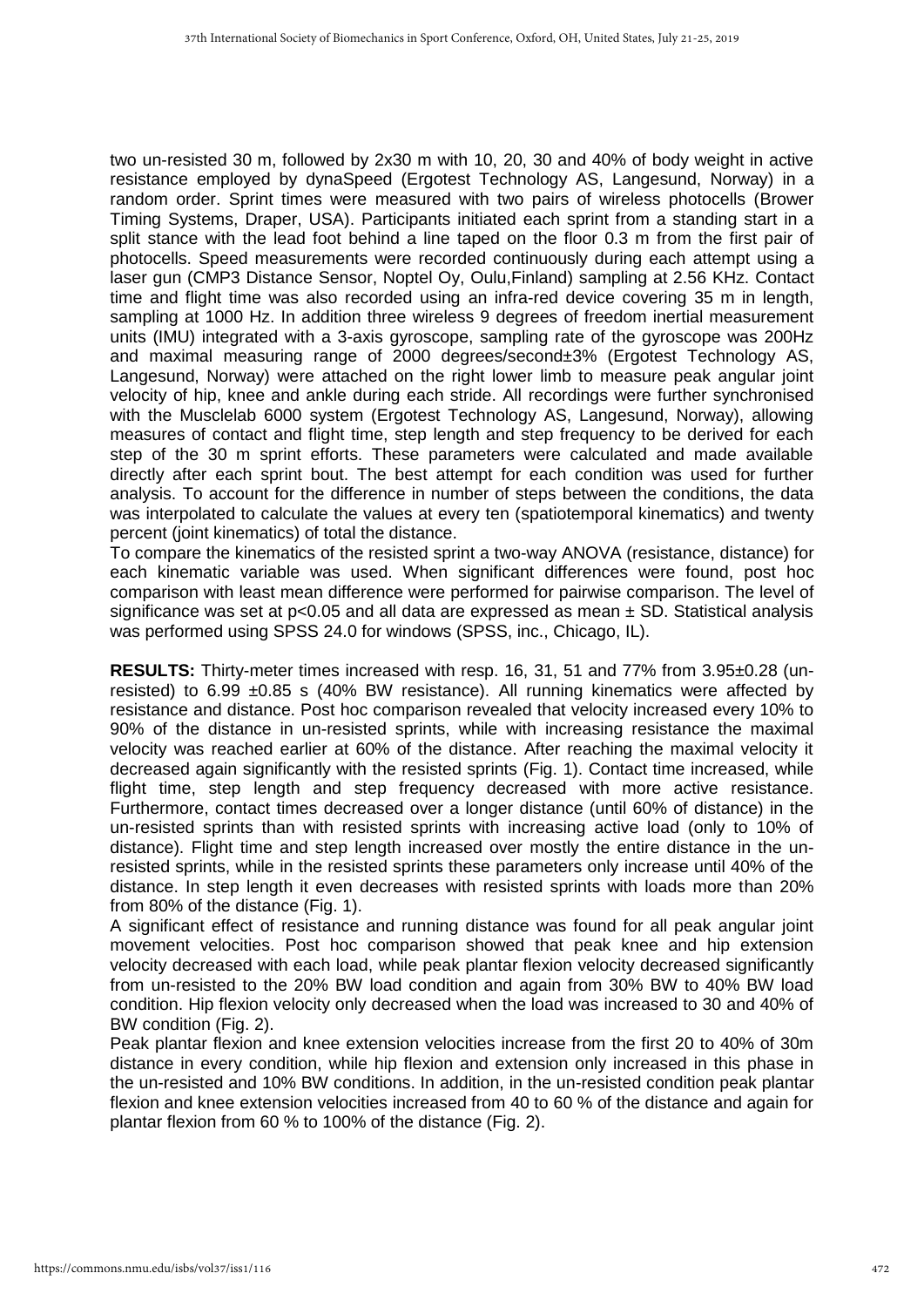

**Figure 1. Mean spatiotemporal parameters per 10% of the 30m sprint for all resistances over all participants. → indicates a significant difference from this part (%) of the 30 m to all right of the arrow. ʘ indicates where maximal velocity was reached for this condition.**



**Figure 2. Mean peak angular velocities of the ankle, knee, and hip joint movement averaged per twenty percent of the 30m sprint for all resistances. \* indicates a significant difference with between these two conditions. → indicates a significant difference from this part (%) of the 30 m to all right of the arrow.**

**DISCUSSION:** The main findings were that using increased resisted loads resulted in slower 30m times, which was a result of a lower step velocity mainly caused by shorter step lengths and frequencies, flight times and longer contact times. Furthermore, peak joint kinematics also decreased with increasing loads. Sprint times were 30m times increased with 16 to 77%, which was much more than reported in earlier studies on resisted sled running (Cronin et al., 2008; Simperingham & Cronin, 2014) indicating that active resistance employed by Dynaspeed™ causes more resistance than with sled towing. It seems that 40% BW active